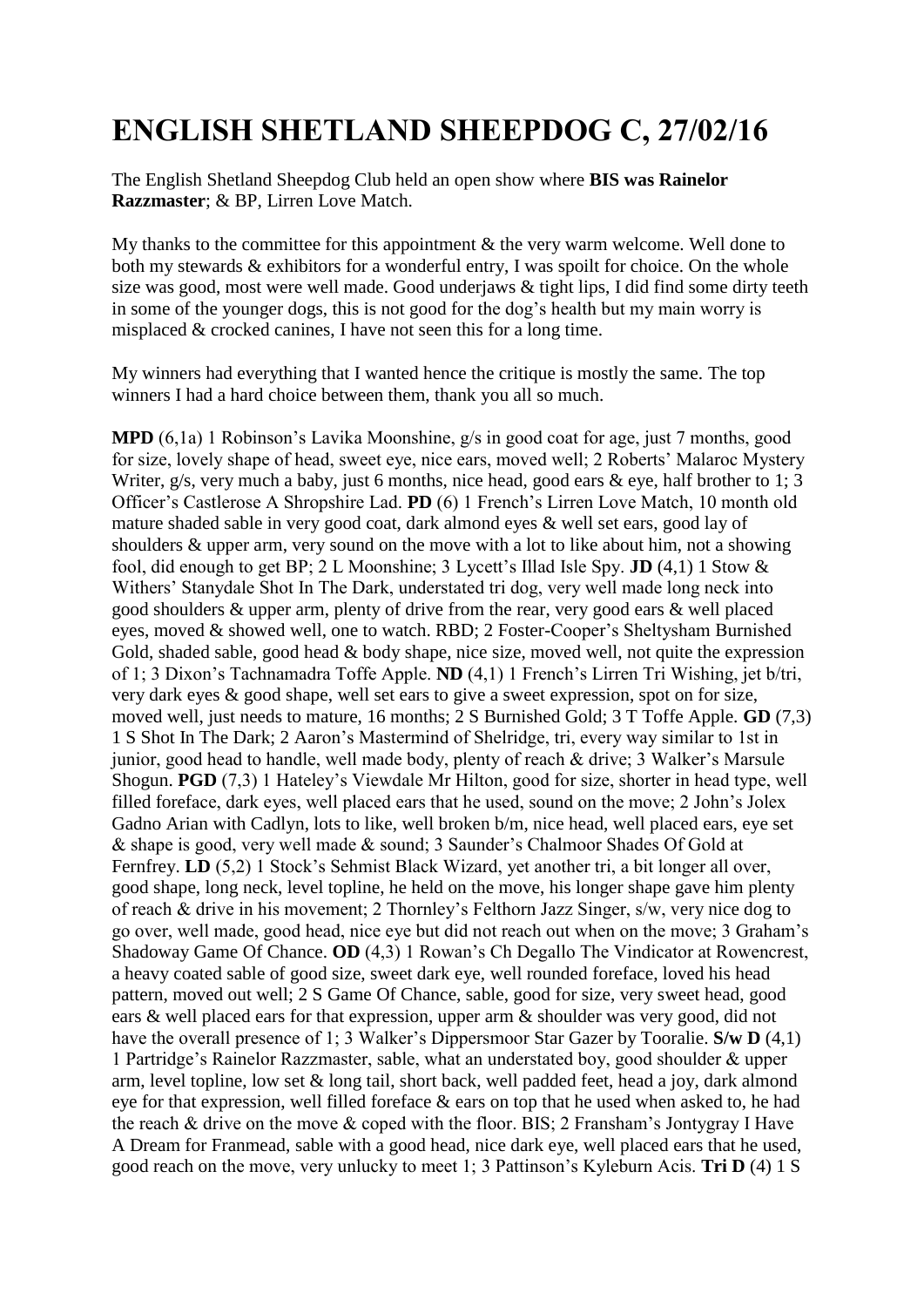Shot In The Dark; 2 Robert's Malaroc Must Try Harder, tri dog of a different type, again with a lot to like, head handled well, dark eye & good shape, nice earset that he used, so sound on the move, well bodied & solid; 3 Gruszka's Samphrey Moonlight Shadow. **B/m D** (7,3) 1 Edwards' Castlerose Spiritmaster, upstanding merle, very good head to handle, in good coat, well made, bit longer in body, that showed in his good movement; 2 Dimment's Ch Peereglen Pickwick; 3 John's Jolex Gadno Arian with Cadlyn. **VD** (3,1) 1 Dimment's Ch Perringlen Pickwick, merle, good head, eye & ears, as always he is well made & can still move. BVD; 2 Hull's Ch Lizmark Look This Way.

**MPB** (10,1) 1 Parkes' Milesend Sweet Whispers, very sweet sable girl in good coat for age, well placed eye, good ears, shoulder & upper arm, well placed, sound on move; 2 Ambler's Watchwood Sweetheart, sable with a good head & dark eye, nice size, hard to split; 3 Roberts' Malaroc Covert Love. **PB** (12,4) 1 Miles' Milesend Black Cherry, very nice tri, very good construction & it showed, level topline that she kept on the move, she had plenty of drive, lovely head, good set dark eyes that gave a sweet look, ears well placed that she used. BPB; 2 W Sweetheart; 3 Robinson's Lavika Good Luck. **JB** (12,9) 1 Deveson's Janetstown Je Suis, very hard class, shaded sable, spot on for size, not in full coat, showed her nice shape, good head to go over, dark eye  $\&$  well set ears, moved very well; 2 Daniels  $\&$  Taylor's Pepperhill Kicks N'Flicks, b/m, good for size, head of a different type, well filled foreface, good ears that she used again, moved well, just splitting hairs, this was a very close class, the first 5 placed pushed each other hard, will change places; 3 Fox's Ruscombe Work Of Art with Follyfox. **NB** (18,6) 1 M Sweet Whispers; 2 Robinson's Lavika Lucky Star, sable puppy, very unlucky in puppy class, good head, liked her eye placement & dark eye, nice body shape, moved well; 3 Moore's Sweet Symphonie at Sanscott. **GB** (17,6) 1 Hateley's Willowgarth Tangerine Lace at Mohnesee, oh sweetness personified, lovely young sable girl, well made head that handled well, dark sweet eye, small neat ears, long neck, good body shape, nice short hocks & turn of stifle, she was sound on the move. RBB; 2 J Je Suis; 3 Mottram's Anastasia Dreamer at Lockhkaren. **PGB** (6,1) 1 Roberts' Willowgarth Love Story, again what a nice sable lady to go over, lovely head, dark eye & expression, good ears that she used, well placed shoulders, level topline, sound on the move, little between GB & this one really, same remarks apply, maturity won her BB; 2 Lycett's Herds Hallicia at Lliad, sable girl, liked her very much, unlucky today, will change places, good black coat, nice size, very well made & moved well; 3 Miles' Milesend Bluebell. **LB** (7,1) 1 Bray's Lianbray Locked In Love, sable, good head, nice eyes & well used ears, very well made, long neck, good shoulders & topline, moved out well; 2 Moody's Janetstown Jenerous, sable, head handled well, again very well made, good lay of shoulders & upper arm, this showed in his movement; 3 Deveson's Lucky Liaison at Lianbray. **OB** (8,1) 1 Moore's Ch Sanscott Sweet City Woman, very sweet sable girl with a lot to like, lovely head & expression, good neck & body shape, sound on the move, thought this was my BB, did not help herself in the challenge; 2 Arnould's Shadoway Perchance To Dream, mature sable with a good head, long neck with a level topline, so sound on the move, stood  $\&$  showed well, unlucky to meet 1; 3 Miles' Lundecocks Trendsetter. **S/w B** (8,3) 1 Lucky Liaison at L; 2 Atkins' Jontygray To Find A Dream, different type, slightly longer all over, she has a long reach on the move, the floor did not help but she is sound, very nice head, good dark eye, well placed ears, very good body shape; 3 Maynard's Carolelen Causing Dreams. **Tri B** (6,1) 1 Moore's Arlanvic Eyecatcher joins Sanscott, nice for size, good head & eye, handled well, moved OK; 2 Morrison's Jontygray Evening Star at Kentim, again little to choose between them, same remarks apply; 3 Diment's Peerieglen Pillow Talk. **B/m B** (4,3) 1 P Kicks N'Flicks. **VB**  (11,3) 1 Partridge's Rainelor Ramani, what a super lady, hard to believe her age of 11, she has not lost any of her quality, head handled well, dark eyes, good ears & she used them, well